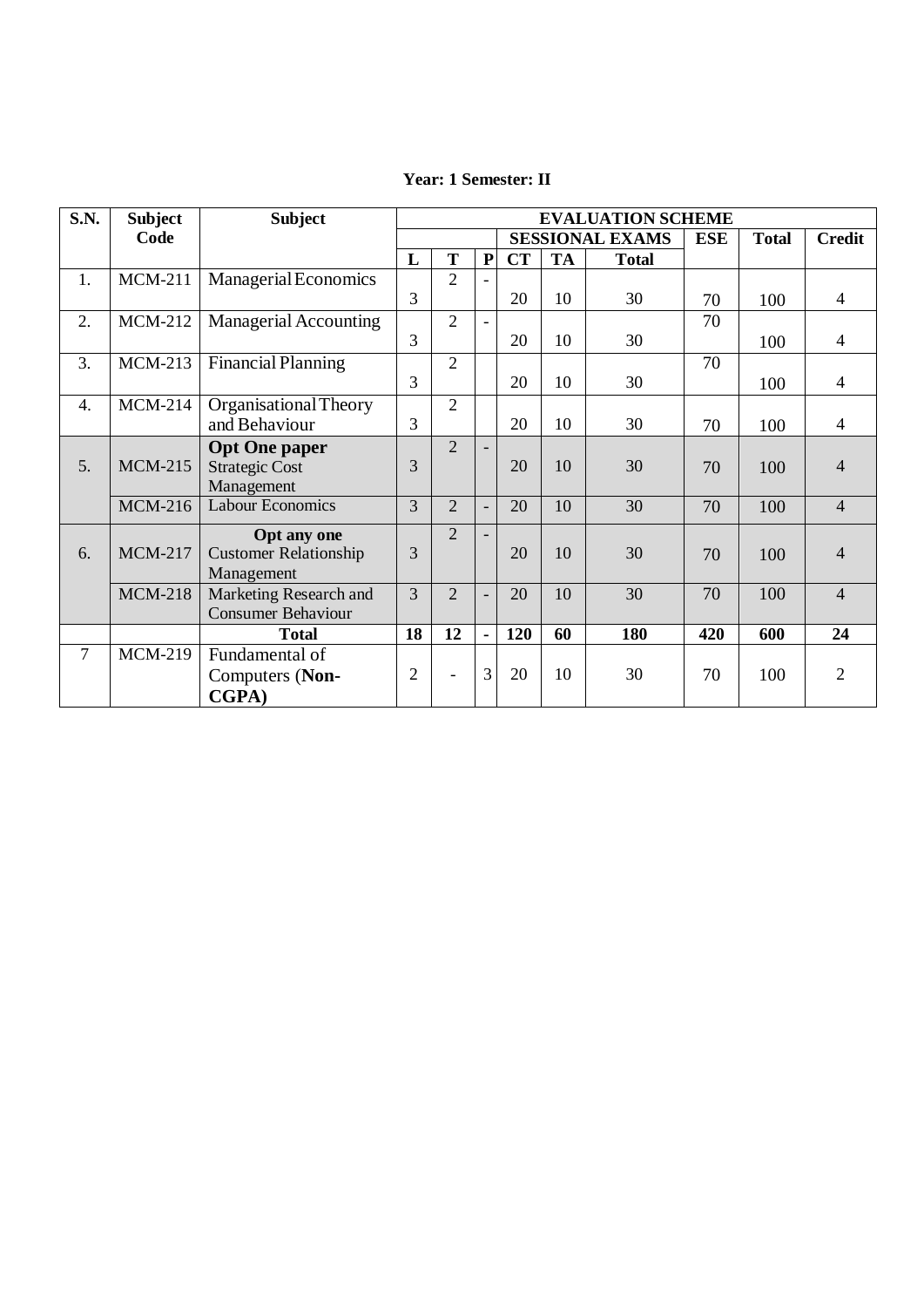# **Master of Commerce Semester II MANAGERIAL ECONOMICS (MCM-211) Credit Hours: 4**

*Objective: The objective of the course is to acquaint students with the basic principles of micro and macro- economics for developing the understanding of theory of the firm, markets and the macro environment, which would help them in managerial decision making processes.*

### **Part A: Firm and Market**

**Unit I: Demand and The Firm:** Consumer Behaviour: Cardinal and ordinal approaches to the derivation of the demand function. Revealed preference approach. Theory of attributes – Demand for consumer durables. Firm Theory: Objectives of the firm; Theory of the growth of the firm: Marris and Penrose.

**Unit II: Production and Cost:** Production: Law of variable proportion. Returns to scale. Production function: Concept of productivity and technology. Producer's Equilibrium. Isoquants ridge lines, Isoclines, Isocostlines.

Cost function: Classification of costs, Short run cost functions, Relationship between return to scale and return to a factor, Long run cost functions.

**Unit III: Market and Pricing:** Market forms: AR-MR. Price taker; Monopoly power. Oligopolistic behavior: Cournot and Stackelberg models. Factor Pricing: Demand and supply of factors of production. Euler's theorem.

### **Part B: Macroeconomic environment**

**Unit IV: Product and Asset Market Equilibrium:** Product Market: Derivation of IS function. Demand for real cash balances: Tobin's Portfolio theory. Endogenous money supply and Asset market equilibrium. Derivation of real LM function. Real IS-LM framework.

**Unit V: Aggregate Demand and Aggregate Supply:** Modern aggregate demand function. Demand Management. Philips Curve. Aggregate supply and the price level.

**Unit VI: Trade Cycles and The Open Economy:** Real Business Cycles. Exchange rate, trade balance, net saving, Macroeconomic movements in an open economy.

### **Course Outcomes:**

1. Students will be able to remember the concepts of micro economics and also able to understand the various micro economic principles to make effective economic decisions under conditions of risk and uncertainty.

2. The students would be able able to understand the law of demand & supply & their elasticities evaluate & analyse these concepts and apply them in various changing situations in industry . Students would be able to apply various techniques to forecast demand for better utilization of resources.

3. The students would be able to understand & evaluate the different market structure and their different equilibriums for industry as well as for consumers for the survival in the industry by the application of various pricing strategic.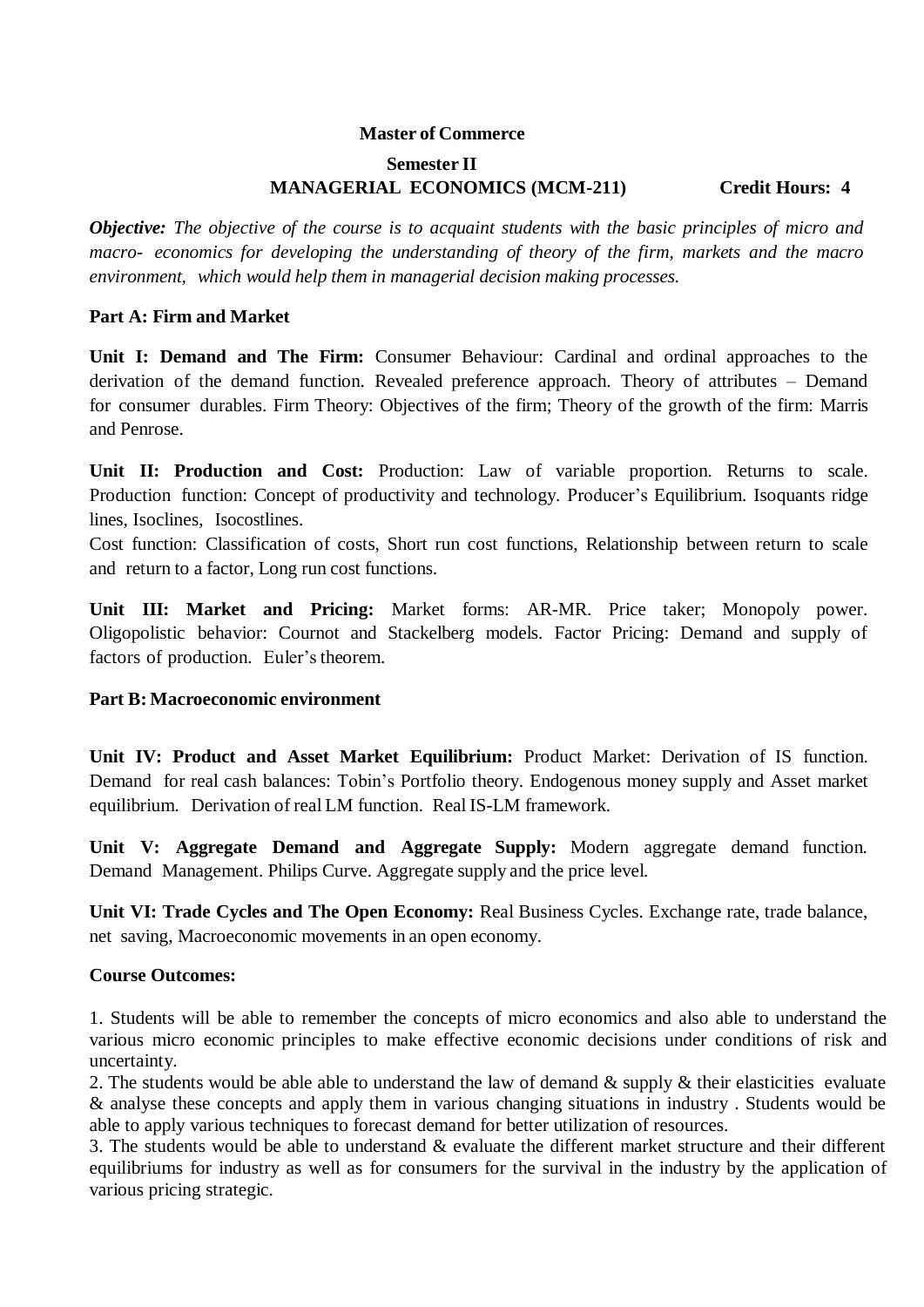4. The students would be able to analyse the macroeconomic concepts & their relation to micro economic concept & how they affect the business & economy.

### **Suggested Reading:**

1. Koutsyiannis, A., *Modern Microeconomics*, Macmillan Press Ltd.

2. Varian, *Micro-Economic Analysis* , Norton.

3. Pindyck Robert S., Daniel L. Rubinfeld and Prem L. Mehta, *Micro Economics*, Pearson Education Asia, New Delhi.

4. Branson William H., *Macro Economics Theory and Policy*, First East – West Press.

5. Dornbusch, R. and S. Fischer *Macro Economics* , Publisher Tata McGraw Hill.

6. Oliver Blanchard *Macro Economics,* Pearson Education, LPE.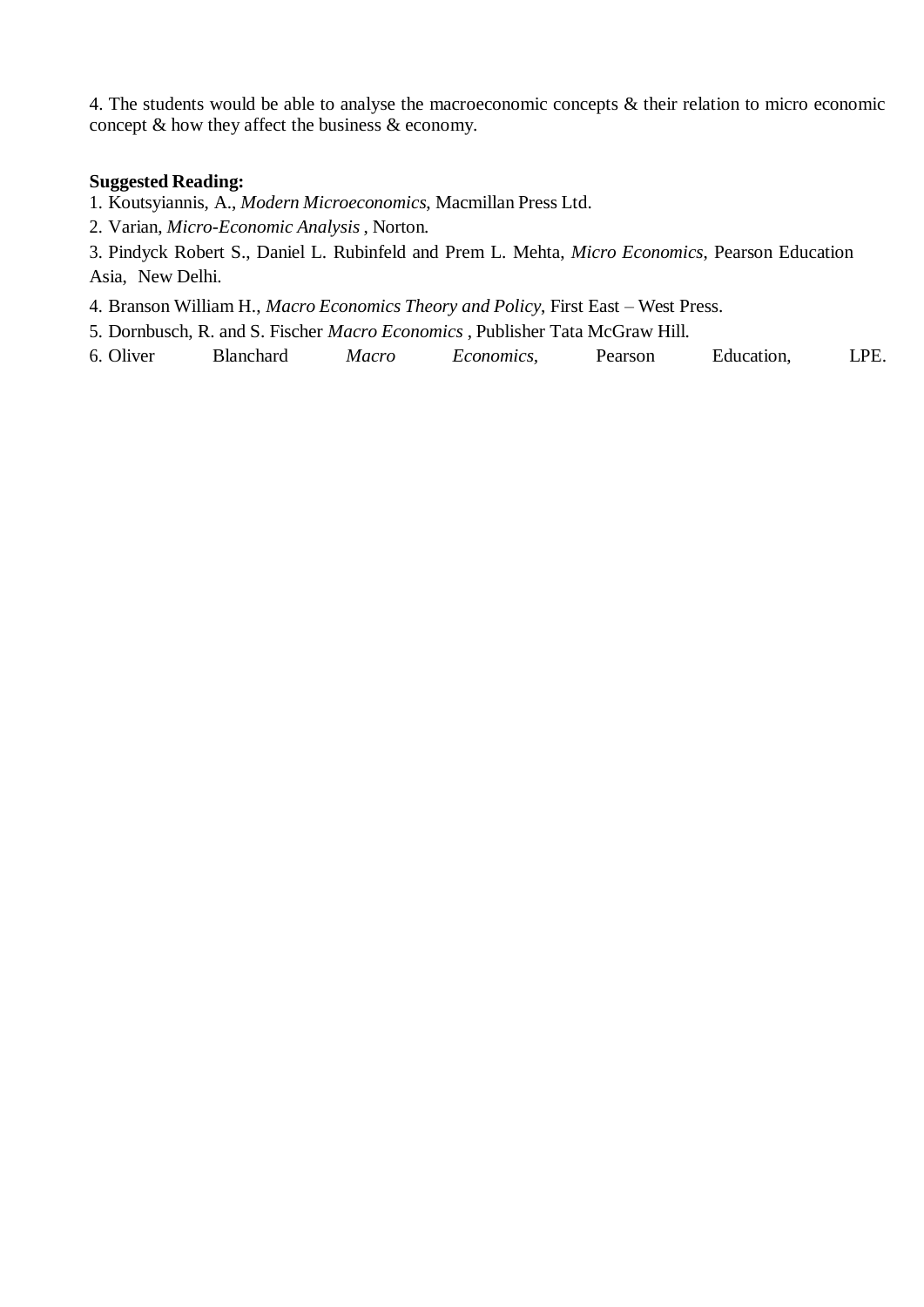#### **Semester II**

### **MANAGERIAL ACCOUNTING (MCM-212) Credit Hours: 4**

*Objective: The objective of the course is to enable students to acquire knowledge of concepts, methods and techniques of management accounting and to make the students develop competence with their usage in managerial decision making and control.*

**Unit I: Management Accounting** – Management Accounting: Meaning, Nature, Scope and functions of management accounting, Role of management accounting in decision making, Management accounting vs. financial accounting and cost accounting. Tools and techniques of management accounting

**Unit II:** Financial statement: Meaning, Importance, Limitations of financial statements, Objectives and methods of financial statements analysis, Ratio analysis, Classification of ratios – Profitability ratios, Turnover ratios, and Financial ratios, Advantages of ratio analysis, Limitations of accounting ratios.

**Unit III: Ratio analysis-** Introduction ,Definition, interpretation of ratio, objectives and advantage of ratio analysis, limitation of ratio analysis, classification of ratio, current ratio, Liquid ratio, cash ratio, fixed asset ratio.

**Unit IV: Variance Analysis: Material & Labour variance –**Meaning of variance analysis, classification of variance, Importance of variance analysis,Managerial uses of variance analysis MCV,MPV,MUV, LCV,LPV,LUV

### **COURSE OUTCOME:**

- 1. Recognize the basics of attaching products to services, process costing and activity based costing
- 2. Recall how to budget efficiently and measure performance by analyzing standard costs
- 3. Identify joint allocation principles and effective decision making skills for accounting managers
- 4. Differentiate between various investment, transactions and performance measurements

#### **Suggested Readings:**

- 1. Atkinson Anthony A., Rajiv D. Banker, Robert Kaplan and S. MarYoung*, Management Accounting,* Prentice Hall.
- 2. Horngreen Charles T., and Gary L. Sundem and William O. Stratton, *Introduction to Management Accounting*, Prentice Hall of India.
- 3. DruryColin, *Management and Cost Accounting*, Thomson Learning.
- 4. Garison R.H. and E.W. Noreen, *Managerial Accounting*, McGraw Hill.
- 5. Ronald W. Hilton, Managerial Accounting, McGraw Hill Education.
- 6. Jawahar Lal, Advanced Management Accounting, Text, Problems and Cases, S.Chand & Co., New Delhi.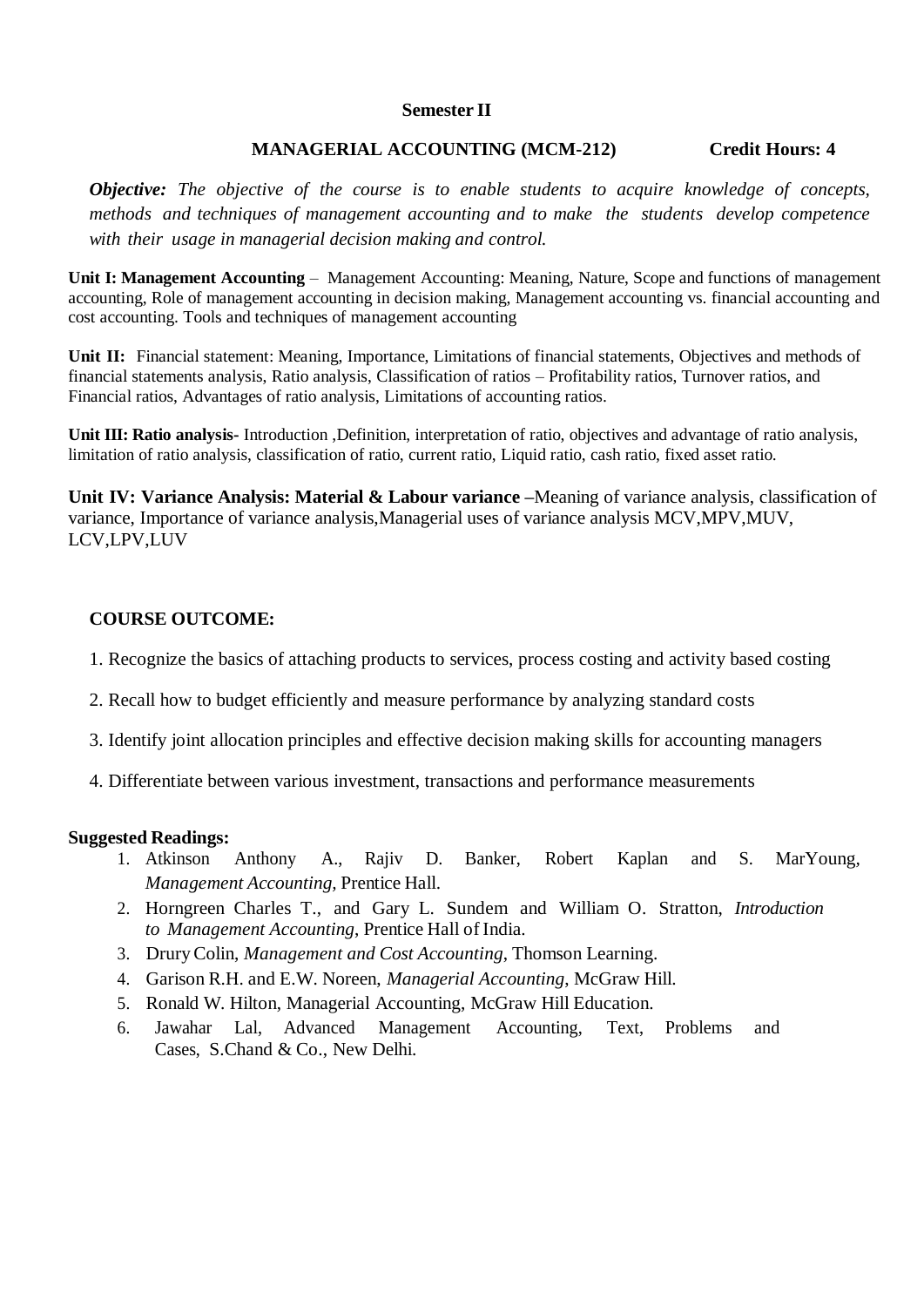### **Semester II**

### **FINANCIAL PLANNING (MCM-213) Credit Hours: 4**

**Objective:** *The objective of this course is to acquaint the students with essentials of finance so that they have requisite knowledge, skills and confidence to take charge of their financial future. Further, this paper intends to foster critical thinking skills for personal financial planning and handling financial market constraints.*

### **Contents:**

**Unit I: Introduction to Financial Planning:** Globally accepted six steps financial planning process; General principles of cash flow planning, budgeting, legal aspects of financial planning. Overview of risk management: investments, insurance, retirement solutions, tax and estate planning.

**Unit II: Investment Environment:** Types of investment options available to an individual investor - bonds, equity shares, mutual funds, fixed deposits, PPF, financial derivatives, commodity derivatives, gold and bullion, ETFs, REITs, real estate etc. Objectives and rewards of investing. Investment constraints (tax considerations, unique needs etc.). Impact of inflation and indexation. Sources of financial information. Understanding mutual funds (Schemes, NAV calculation, load structure, Systematic Investment Plans, Systematic withdrawal plan etc.)

**Unit III: Return-Risk Assessment:** Risk aversion and risk profiling. Concept, types and calculation of returns. Assessment of risks in various financial instruments. Power of compounding and Time value of money. Rupee cost averaging. Concept of Portfolio and Diversification. Basics of Portfolio risk and return (two assets case). Tactical and strategic asset allocation.

**Unit IV: Personal Financial Planning:** Personal financial planning process. Setting personal financial goals. Life cycle approach to financial planning. Components of financial plan; developing financial plan; Using time value concept to estimate savings. Evaluation of tax saving instruments. Objectives of will and creating a valid will; living will and power of attorney. Planning for life insurance and health insurance. Primary clauses in Insurance agreement. Main contents of healthcare insurance.

**Unit V: Credit Planning and Retirement Planning: A**ssessment of credit - types, advantages, disadvantages. Consumer and housing finance planning. EMI calculations - methods and implications. Reverse mortgage. Education loan. Credit card management; credit limits, overdraft protection, grace period. Credit Bureaus - individual credit history and ranking, identity theft and protection against identity thefts. Retirement planning and pension plans. Impact of taxes and inflation.

Unit VI: Investor Protection: Role of SEBI. Investor grievances and redressal system in India.

## **COURSE OUTCOMES:**

- 1. Use a financial calculator in determining the time value of money
- 2. Demonstrate knowledge, understanding and competence with all areas of the strategic investment planning process.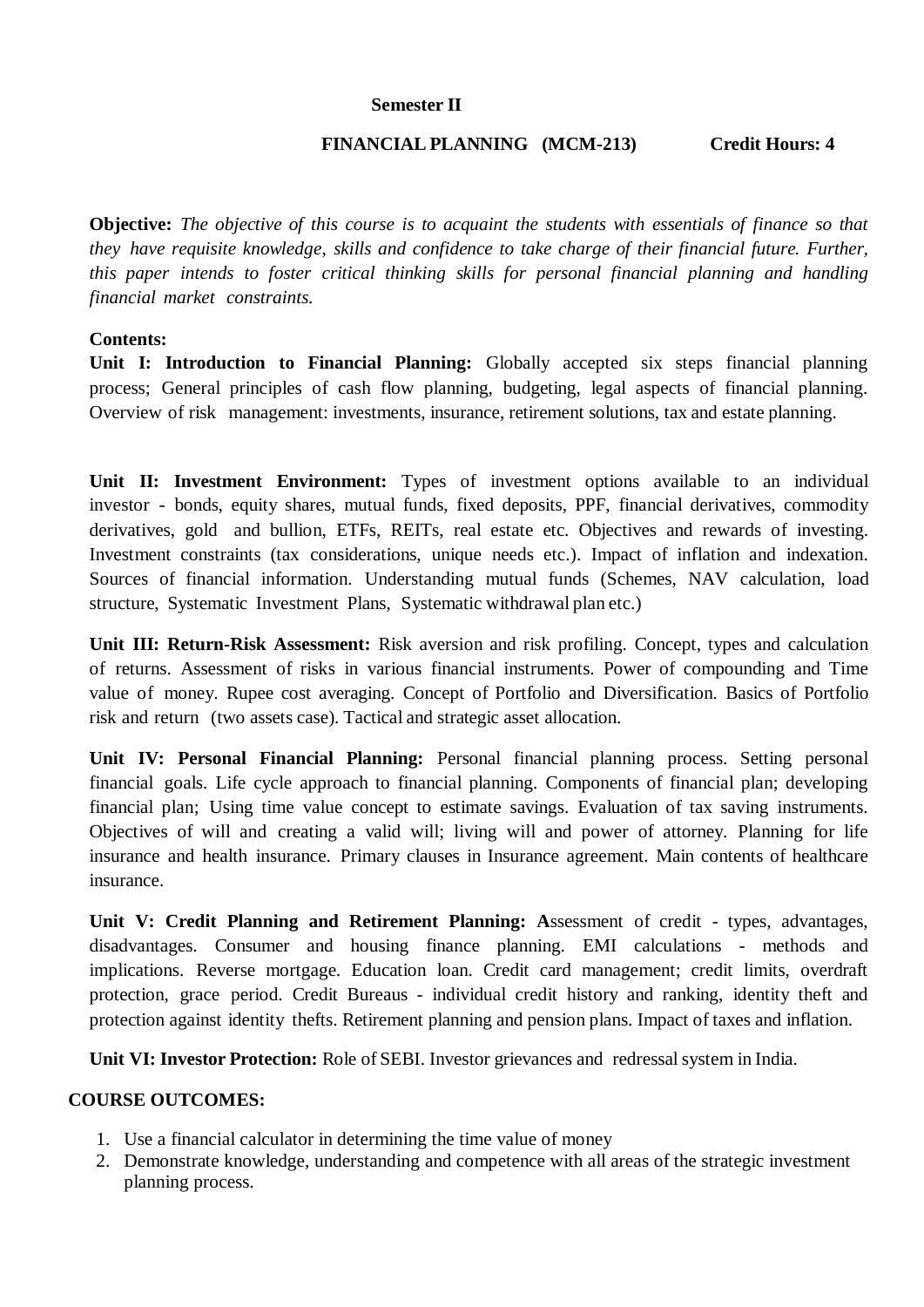- 3. Complete a retirement plan demonstrating a complete understanding of pension plans and options including allowances.
- 4. Provide solutions assessments and validation to a broad range of financial securities concepts including t-bills, bonds, debentures, common and preferred shares, equities and financial derivatives.

### **Suggested Readings:**

- 1. Madura, Jeff, *Personal Finance,* Pearson.
- 2. Kapoor, J R, Dlabay & Hughes R, *Personal Finance,* McGraw Hill.
- 3. Keown, A J, *Personal Finance – Turning money into wealth,* Pearson Publication.
- 4. Bajtelsmit, Vickie L. & Rastelli Linda G., *Wiley Pathways Personal Finance*, Wiley.
- 5. Rachel Siegel & Carol Yacht, *Personal Finance,* Saylor Foundation, Flat World Knowledge.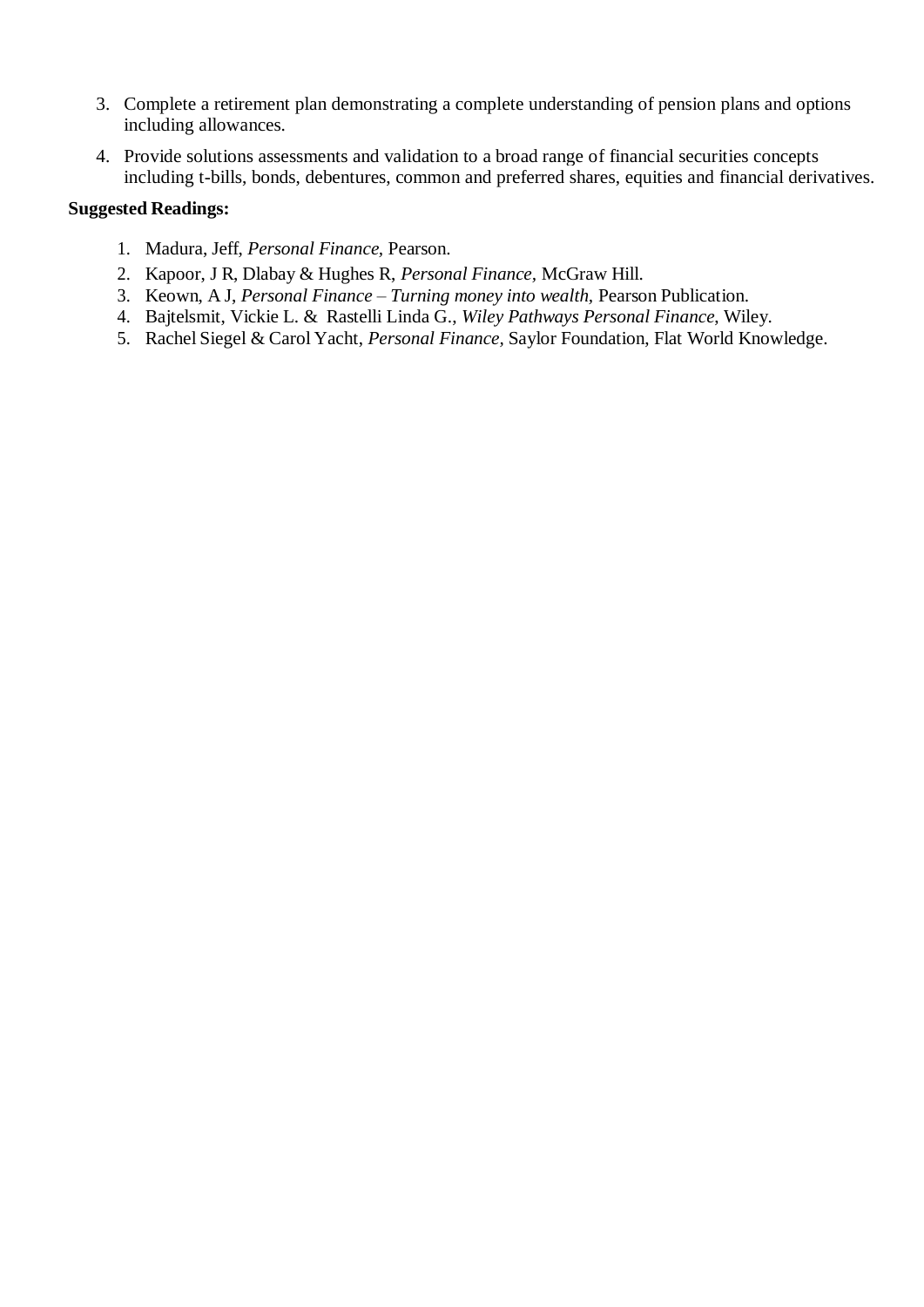#### **Master of Commerce**

#### **Semester II**

### **ORGANISATIONAL THEORY AND BEHAVIOUR (MCM-214) Credit Hours:4**

*Objective: The objective of the course is to enable students to develop a theoretical understanding about organisation structure and its behaviour over time. The course will also make them capable of realizing the competitiveness forfirms.*

#### **Contents:**

**Unit I- Conceptual Foundations of Organisation Theory and Behaviour:** Organisational Theories - Classical, Neo-classical and Contemporary; Authority, Power, status, formal and informal structure; Bureaucratic structure; Boundary Less organisation; Flat and Tall structures; Impact of Environment on Organisational Design .

Organisational Behaviour (OB)- concept, determinants, models; challenges and opportunities of OB; Transaction cost; Disciplines contributing to the field of OB; Individual Behaviour- Foundations of individual behaviour, values, attitudes, personality, and emotions ; Perceptual process and Learning ; Management assumptions about people-McGregor's Theory X and Theory Y, Chris Argyris behaviour patterns.

**Unit II- Group Decision making and Communication:** Concept and nature of decision making process; Individual versus group decision making; Nominal group technique and Delphi technique; communication effectiveness in organisations; Feedback, Improving Inter-personal Communication-Transactional Analysis and Johari Window.

**Unit III- Motivation:** Content Theories**-** Maslow's Need Hierarchy, Herzberg's Two factor theory; Contemporary theories of motivation (ERG, Cognitive evaluation, goal setting, equity, Intrinsic Motivation Theory by Ken Thomas), expectancy model; Behaviour modification; Motivation and organisational effectiveness.

**Unit IV - Leadership, Power and Conflict:** Concept and theories of leadership- Behavioural approach, Situational approach, Leadership effectiveness; Leadership across cultures; Power- Bases of Power, power tactics; Conflicts- sources, patterns, levels and strategies.

**Unit V- Organisational Culture, Organisational Development and Stress Management:** Concept and determinants of organisational culture, creating sustaining and changing organisational culture. Managing misbehaviour at work- Aggression and Violence, Sexual abuse, Substance abuse, Cyberslacking.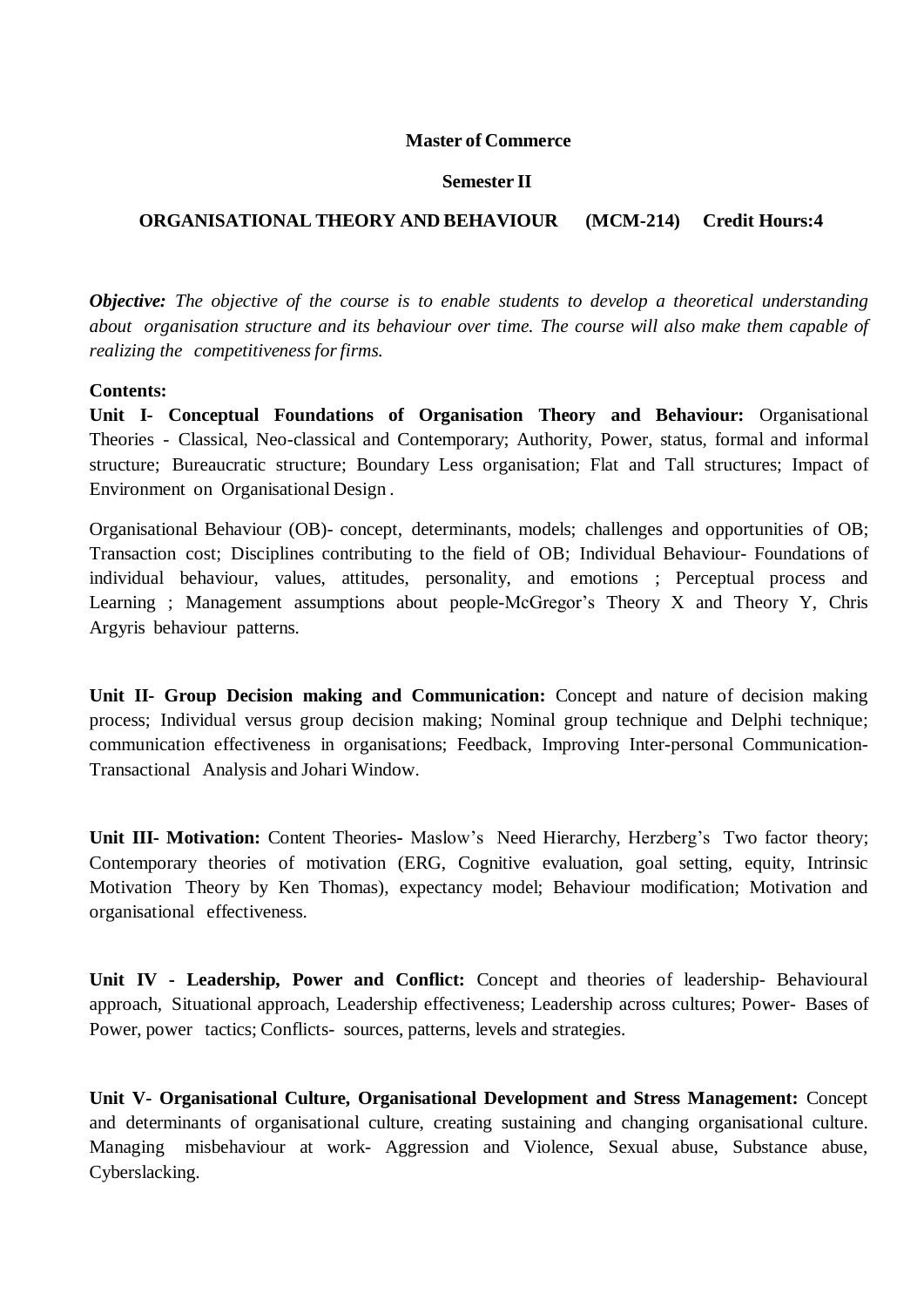Organisational Development- concept, values, and intervention techniques; Appreciative Inquiry

Individual and organisational stressors; consequences of stress on individual and organisation;

management of stress.

Note: Some cases of real business world to supplement learning from the course.

## **COURSE OUTCOME:**

- 1: Comprehending the nature, functioning and design of organizations as social collectives.
- 1. To evaluate the reciprocal relationship between the organizational characteristics and managerial behavior.
- 2. Develop practical insights and problem solving capabilities for effectively managing the Organisational processes)
- 3. Analysing the behavior of individuals and groups in organizations.

## **Suggested Readings:**

1. Robbins, Stephen P. and Timothy A. Judge, *Organizational Behaviour*, Prentice -Hall, New Delhi.

2. Robins S.P., and Mathew, M.,*Organisational Theory: Structure, Design and Application*, Prentice Hall of India Pvt. Ltd.

3. Luthans, Fred, *Organizational Behaviour*, McGraw-Hill, New York.

- 4. Sekaran, Uma, *Organisational Behaviour*: *Text and Cases*, Tata McGraw-Hill Publishing Co. Ltd.
- 5. Aswathappa, K., *Organisation Behaviour*, Himalaya Publishing House, New Delhi.
- 6. Singh, K., *Organizational Behaviour: Text and Cases*, Pearson.
- 7. Pareek, U. and Khanna, S., *Understanding Organizational Behaviour,* Oxford University Press.
- 8. Newstorm, John W., Organizational *Behaviour: Human Behaviour at work*, Tata McGraw- Hill Pub. Co. Ltd. New Delhi.

9. Hersey, Paul, Dewey E. Johnson, and Kenneth H. Blanchard, *Management of Organisational Behaviour*, Prentice-Hall of India, New Delhi.

10. Terrance R. Motchell, *People in Organization An Introduction to Organisational Behaviour*, McGraw- Hill, New York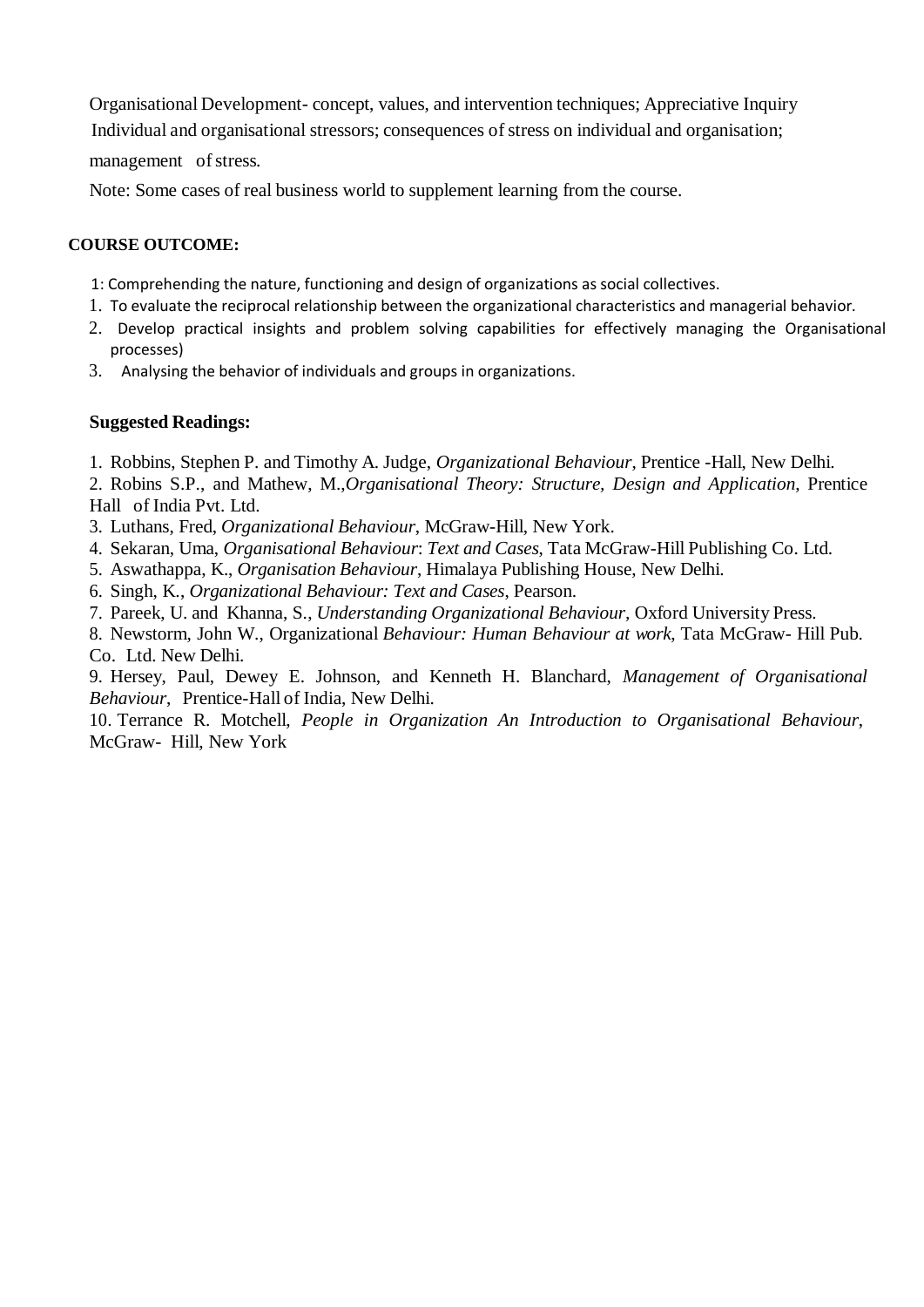# **Strategic Cost Management (MCM-215) Credit Hours: 4**

*Objective:The objective of this course is to develop understanding of various costing systems in different strategic decision situations.Also Provide the details of contemporary issues in costing systems such as activity-based costing and pricing, target costing, etc.*

# **Contents:**

# **Unit I**

**Cost Management-**Nature; Cost Management System; Strategic Cost Management (SCM); SCM and Strategy; Components of SCM.

**Activity-Based Management [ABM]:** Concept and Uses; Relationship between Activity – Based Costing and ABM; Operational ABM and Strategic ABM; Techniques of ABM; Implementation Steps in ABM.

**Unit II**

**Life Cycle Costing-**Meaning and Benefits; Product Life Cycle and Pricing Decisions; Life Cycle Budgeting.

**Target Costing:** Concept; Target Costing and Target Pricing; Key Principles of Target Costing; ABC and Target Costing; Target Costing Process; Market Driven Costing, Product Level Costing, Component Level Costing, Chained Target Costing; Target Costing and Cost Management; Role of Value Engineering in Target Costing.

## **Unit III**

**Kaizen Costing-** Meaning; Implementation Steps in Kaizen Costing; Target Costing and Kaizen Costing; General Kaizen Costing and Item Specific Kaizen Costing; Bench Marking.

**Total Quality Management(TQM):** Meaning and Characteristics; Types of Quality Costs; Traditional and Modern View of Quality, Measuring Quality Costs; Reporting Quality Costs; Success Factors for TQM; Implementing TQM; Quality Cost Information and Managerial Decision Making. **Unit IV**

**Pricing Strategies**- Factors Influencing Pricing Decisions; Short run Vs. Long Run Pricing Strategy; Cost-Based Pricing; Economic Approach to Pricing; Pareto Analysis in Pricing Decisions. **Activity-Based- Budgeting (ABB):** ABB and Traditional Budgeting; ABB Process; Capacity Utilization; Role of ABB in Cost Management. **Unit V**

**Productivity and Business Process Re-Engineering (BPR)-** Measuring Productivity; Partial Productivity Measurement; Total Productivity Measurement; Measuring Changes in Activity and Process Efficiency; Productivity in Service Firms and Not-For-Profit Organizations.

Process Reengineering (PR): Concept; Importance; Issues in PR.

**Value Chain Analysis:** Concept; Value Chain Linkages; Internal Linkages; Supplier Linkages; Customer Linkages; Role of Value-Chain in Decision Analysis. **Unit VI**

**Just-In-Time (JIT) Inventory Management**- Traditional (Push) Approach to Inventory Management; JIT (Pull) Approach; JIT Purchasing; JIT and Quality Control; JIT and Cost Management;

Performance Evaluation in JIT Environment; Changes needed to Implement JIT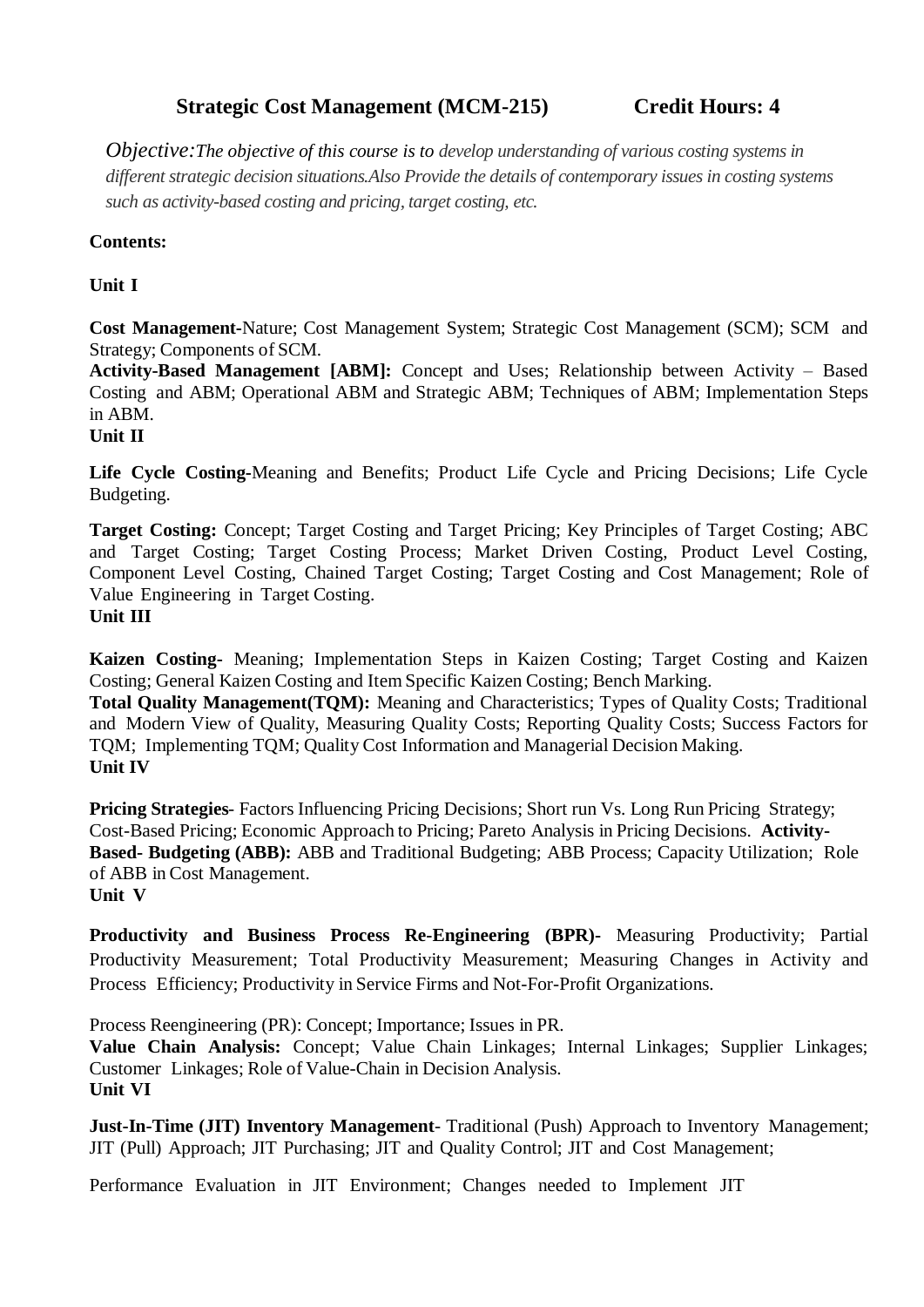Manufacturing ; Accounting Implications of JIT; JIT Limitations.

**Theory of Constraints (TOC):** Concept; Operational Measures; Steps for Improving Performance; Internal Constraint; External Constraint; TOC and Cost Management; Uses of TOC; ABC and TOC.

## **Course Outcome:**

- 1- The learners will be able to define various aspects of cost management from strategic perspective
- 2- The learners will be able to explain the process of strategic cost management
- 3- The learners will be able to understand about the framework of strategic cost management and its objectives
- 4- The learners will be able to understand the concepts of strategic positioning and role of SCM in it

## **Suggested Readings:**

- 1. Edward J. Blocher, Kung H. Chen, Gary Cokins and Thomas W. Lin, *Cost Management: A Strategic Emphasis*, McGraw Hill Education (India) Ltd.
- 2. Don R Hansen and Maryanne M. Mowen, *Cost Management, Accounting and Control*, Cengage Learning (India) Ltd.
- 3. Ronald W. Hilton, Michael W. Maher and Frank A. Selto, *Cost Management: Strategies for Business Decisions*, McGraw HillIrwin.
- 4. Robert S. Kaplan and Robin Cooper, *Cost and Effect*, Harvard Business School Press.
- 5. John K. Shank and Vijay Govindarajan, *Strategic Cost Management*, The Free Press.
- 6. Leslie G. Eldenburg and Susan K. Wolcott, *Cost Management*, John Wiley and Sons.

## **Note: Latest edition of the readings may be used.**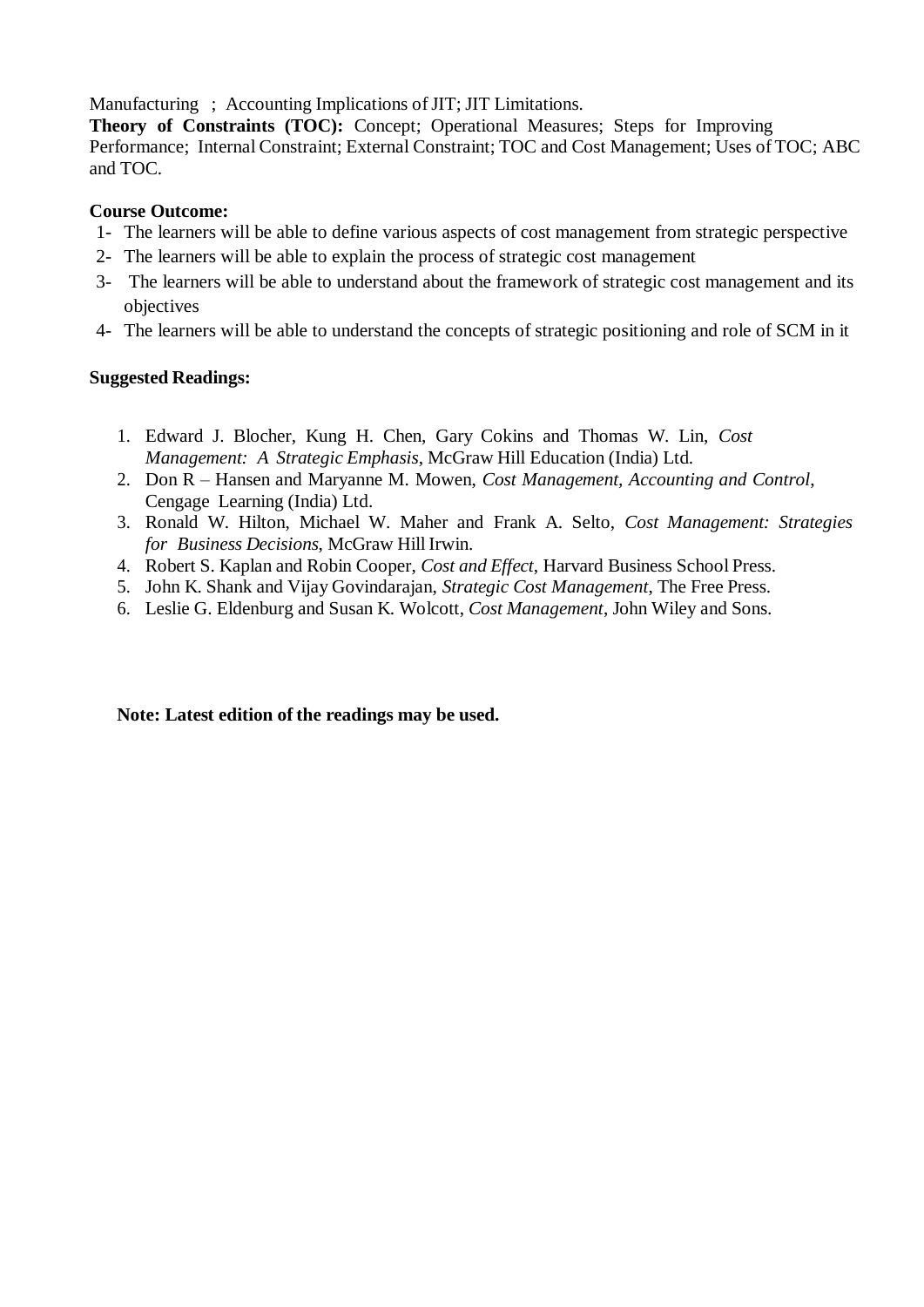# **Labour Economics (MCM-216) Credit Hours :4**

**Course Objectives:** *The course emphasizes relationships between macro phenomena such as unemployment and agents' behavior in the labor market, focusing on informational problems arising in labor market interactions as well as on the role of unions and employers associations*.

### **Contents:**

### **Unit-I**

Labour : Some Key Issues, Labour in a Developing Economy, Structure and Peculiarities of Labour Market Indian Labour; Characteristics of Indian Labour, Recruitments of Industrial Workers- Employment Exchange, National Employment services in India, Rural labour in India, Un-Employment Programmes in India.

### **Unit-II**

Wage Determination : Theories of wage Determination, Systems of Wage payment various concepts of Wages – Fair. Profit Sharing, Payment of Bonus Act labour Proctivity and wage Relationship. Wage structure, Wage differentials and national wages Policy.

Trade Unionism- Theories, Functions, Trade Union Movement in India, Trade Union, Movement Abroad.

#### **Unit-III**

Industrial Relations : Industrial Disputes and Establishment of Industrial Place, Methods of Settlement of industrial Disputes, Collective Bargaining, Conciliation, Arbitration and Adjudication, Labour Participation in Management, Machinery for the prevention and Settlement of Industrial Disputes.

#### **Unit- IV**

Labour Welfare : Labour welfare measures in India, Social Security, Social Security in India, Social Security abroad, working condition and hours of work. Child and women labour, labour legislation in India, International labour organization and India.

#### **Course Outcome:**

- 1. Demonstrate a sound understanding of the core concepts and tools of Labour Economics and Policy.
- 2. Apply economic principles and reasoning to critically analyse labour market phenomena and contemporary academic literature.
- 3. Develop an understanding of the future role work and jobs in evolving social and economic enviroments.
- 4. Communicate thier knowledge and understanding of labour market and related social issues using written, verbal and visual expression.

#### **Books Recommended :**

- 1. Allen V.L. Power in trade Unions.
- 2. Dobb- M. Wages.
- 3. Hickers J.R. Theory of wages.
- 4. Giri V.V. Labour problems in Indian Industry.
- 5. Myers C.A. Industrial relations in India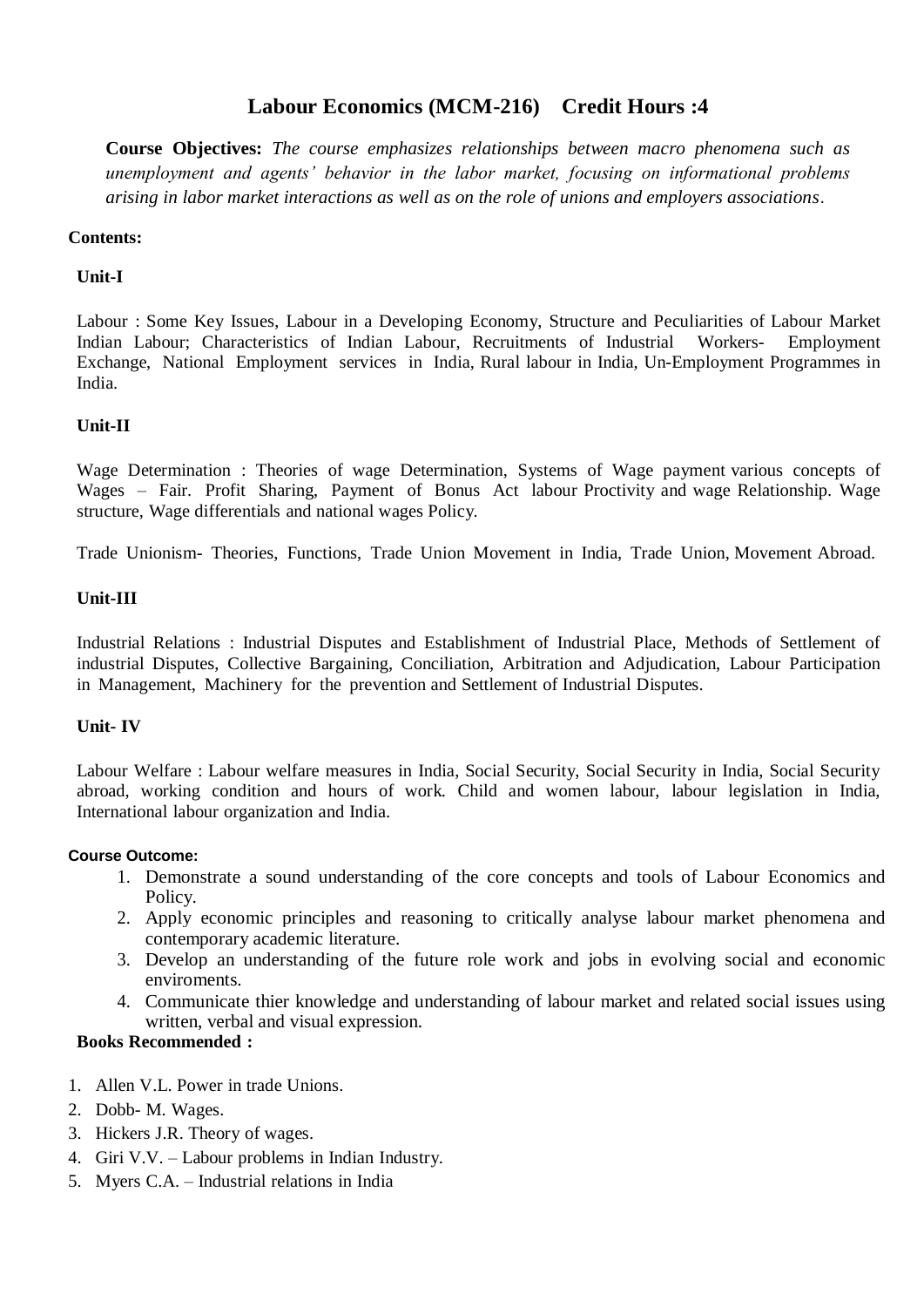## **CUSTOMER RELATIONSHIP MANAGEMENT (MCM-217)**

### **Credit Hours: 4**

### *COURSE OBJECTIVES:*

*The paper is designed to impart the skill based knowledge of Customer Relationship Management. The syllabus encompasses almost the entire aspect of the subject. The purpose of the syllabus is to not just make the students aware of the concepts and practices of CRM in modern businesses but also enable them to design suitable practices and programs for the company they would be working.* 

#### **UNIT I (8 Sessions)**

Customer Relationship Management Fundamentals- Theoretical perspectives of relationship, Evolution of relationship marketing, Stages of relationship, Issues of relationship, Purpose of relationship marketing, Approach towards marketing: A paradigm shift, Historical Perspectives, CRM Definitions, Emergence of CRM practice:, CRM cycle, Stakeholders in CRM, Significance of CRM, Types of CRM, Success Factors in CRM, CRM Comprehension, CRM Implementation

#### **UNIT II (8 Sessions)**

Customer Satisfaction: Meaning, Definition, Significance of Customer Satisfaction, Components of Customer Satisfaction, Customer Satisfaction Models, Rationale of Customer Satisfaction, Measuring Customer Satisfaction, Customer satisfaction and marketing program evaluation, Customer Satisfaction Practices, Cases of Customer Satisfaction

#### **UNIT III (8 Sessions)**

Service Quality: Concept of Quality, Meaning and Definition of Service Quality, Factors influencing customer expectation and perception, Types of Service Quality, Service Quality Dimensions, Service Quality Gaps, Measuring Service Quality, Service Quality measurement Scales

#### **UNIT IV (8 Sessions)**

Customer Relationship Management: Technology Dimensions - E- CRM in Business, CRM: A changing Perspective, Features of e-CRM, Advantages of e-CRM, Technologies of e-CRM, Voice Portals, Web Phones, BOTs, Virtual Customer Representative, Customer Relationship Portals, Functional Components of CRM, Database Management: Database Construction, Data Warehousing, architecture, Data Mining. Characteristics, Data Mining tools and techniques, Meaning, Significance, Advantages, Call Center, Multimedia Contact Center, Important CRM softwares.

#### **UNIT V (8 Sessions)**

Customer Relationship Management: Emerging Perspectives: Employee-Organisation Relationship, Employee- Customer Linkage, Factors effecting employee's customer oriented behavior, Essentials of building employee relationship, Employee customer orientation, Service Failure, Service Recovery Management, Service Recovery Paradox, Customer Life time value, customer profitability, customer recall management, customer experience management, Rural CRM, , customer relationship management practices in retail industry, hospitality industry, banking industry, telecom industry, aviation industry .

#### **Course Outcomes:**

1.The students would be able to identify the benefits of value creation for the customers.

2.Gained an understanding of key concepts , technologies and best practices of CRM

3.Be able to measure the customer equity and the importance of customer retention to the organization

4.Be able to analyze the different processes and design the strategic framework for CRM integration in the existing functions of the organizations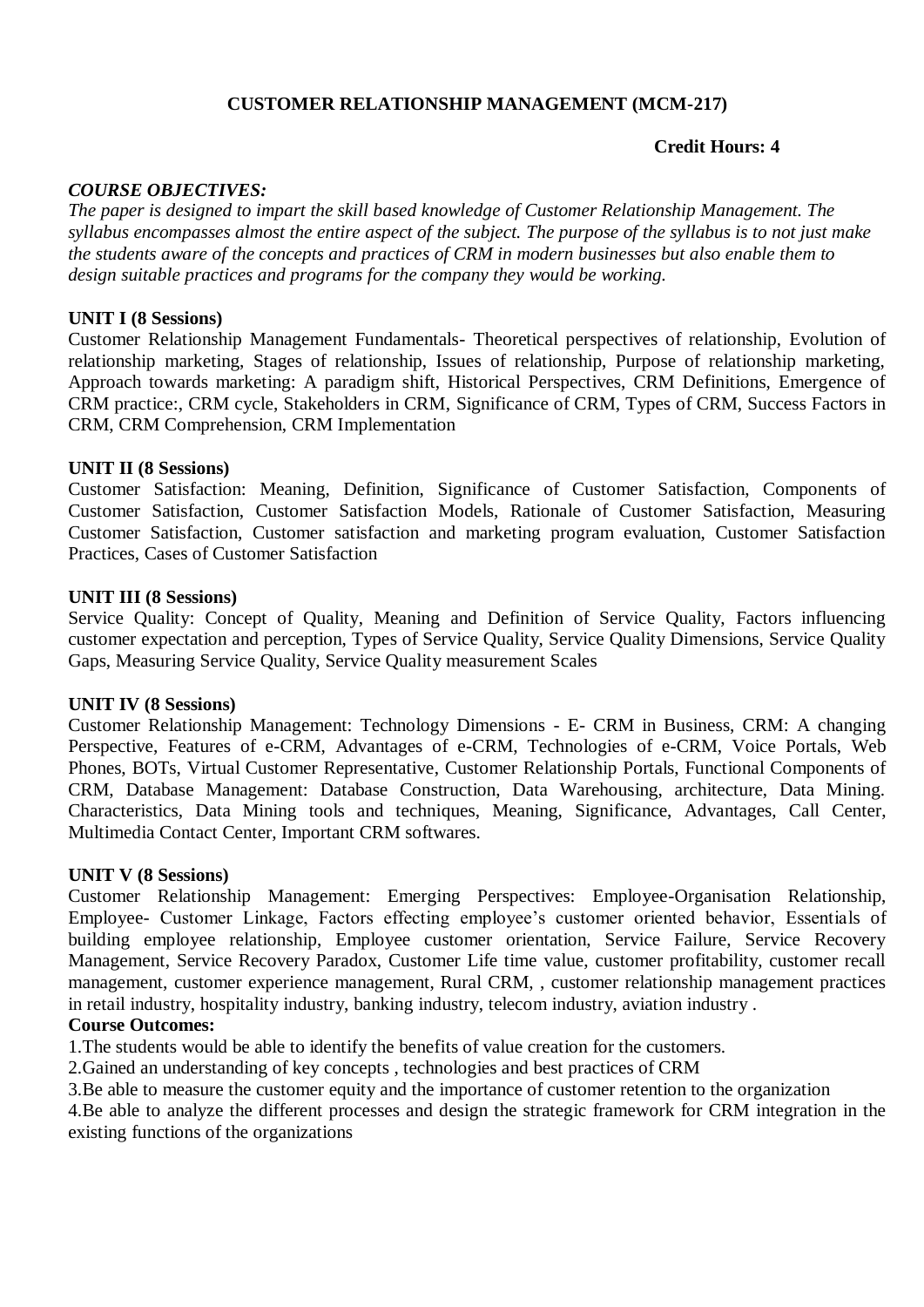## **Suggested Readings**

1. Alok Kumar Rai : Customer Relationship Management: Concepts and Cases (Second Edition)-PHI Learning

- 2. Simon Knox, Adrian Payne, Stan Maklan: Customer Relationship Management- Routledge Inc.
- 3. Bhasin- Customer Relationship Management (Wiley Dreamtech)
- 4. Dyche- Customer relationship management handbook prentice hall
- 5. Peelan-Customer relationship management prentice hall
- 6. Kristin Anderson, Carol Kerr : Customer relationship management, McGraw-Hill Professional
- 7. Chaturvedi-Customer Relationship Management(Excel Books)
- 8. Sheth J N, Parvatiyar A. and Shainesh G. : Customer relationship management: , Emerging Concepts, Tools, & Applications, Tata McGraw-Hill Education
- 9. Lumar- Customer Relationship Management (Wiley India)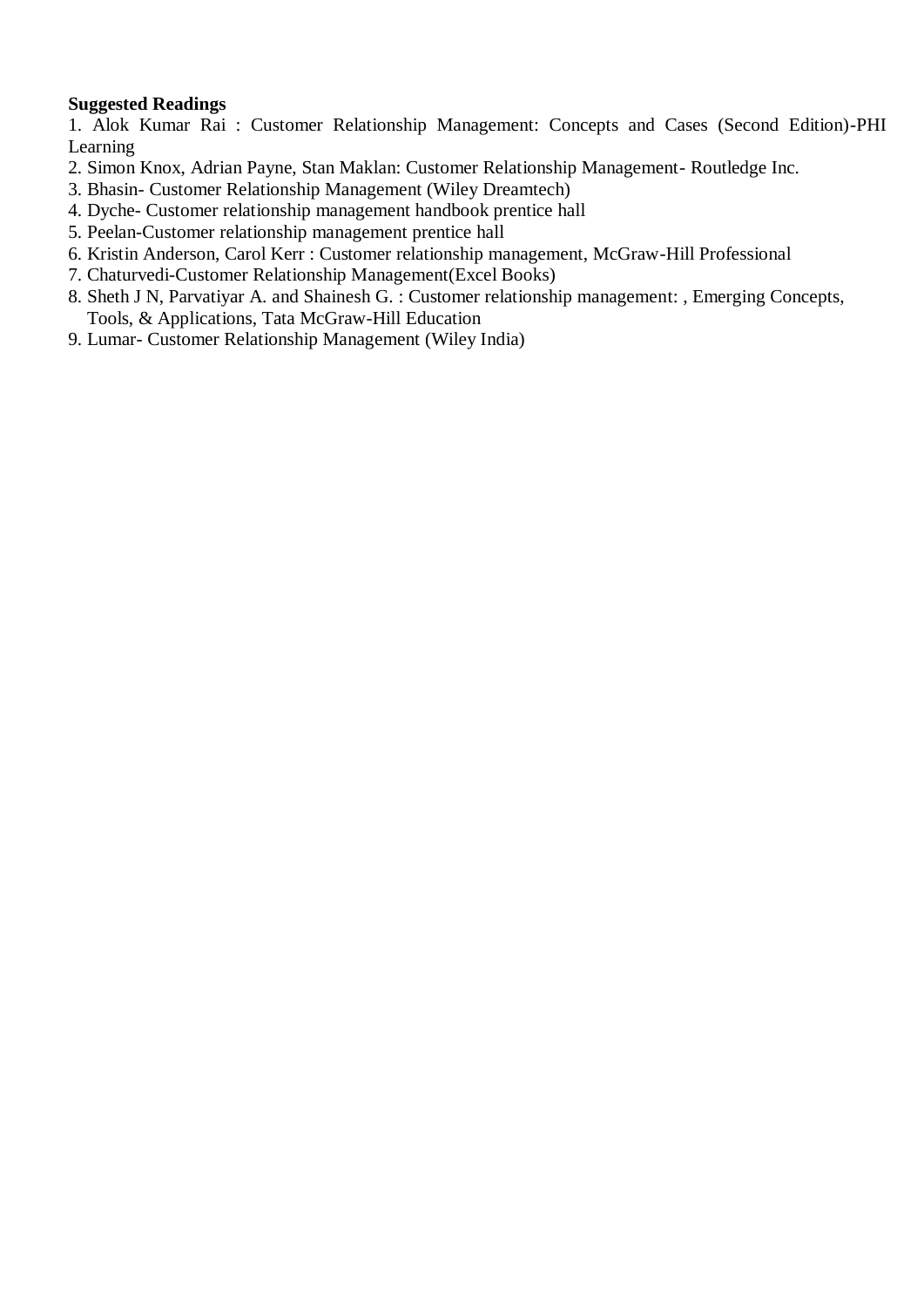## **Marketing Research and Consumer Behavior (MCM-218) Credit Hours: 4**

*Objective:The basic objective is to understand consumer behaviour in an informed and systematic way and to analyse personal, socio-cultural, and environmental dimensions that influence consumer decisions making.*

#### **Contents:**

**Unit-I: -** Marketing Research : Definition, Nature, Scope, Significance, Types, Organisation,

Scientific Method, Basic Marketing Methods : The Survey, Observational and

Experimental Methods.

**Unit-II: -** The Research Design, Types and Sources of Data. Hypothesis Testing, Pre-Testing Pilot Study, Sampling, Questionnaire, Schedules, Place of Marketing Research in India.

**Unit-III: -** Collection of Data, Interpretation of Data, Presentation of Results & Research

Report, Motivational Research, Advertising Research, Product Research.

**Unit-IV: -** Consumer Behaviour : Nature, Decision Process. Application of Consumer Behaviour in

Marketing, Organisational Buying Behaviour : Meaning, Factors Influencing

Organisational Buying, The Buying Process.

### **Unit-V:-**

Reference Group Influence : Family Buying influences. Family Life- Cycle and

buying roles. Social and Sub- Cultural Influences. Models of Consumer Behaviour.

## **Course Outcome:**

1.Demonstrate how knowledge of consumer behaviour can be applied to marketing.

2. Identify and explain factors which influence consumer behaviour.

3. Relate internal dynamics such as personality, perception, learning motivation and attitude to the choices consumers make.

4. Use appropriate research approaches including sampling, data collection and questionnaire design for specific marketing situations.

### **Books Recommended:**

1.Narsh K. Malhotra: Marketing Research: An Applied Orientation. Pearson Education, Asia Thomas C.

2.Kinnear and James R. Taylor : Marketing Research.

3.Aaker, Kumar and Day : Marketing Research, John Wiley and Sons, 1998

4.Rechard I. Levin : Statistics For Management : Prentice Hall, New Delhi.

5.Henry Assaek : Consumer Behaviour And Marketing Action, Kent Publishing Co.

6.Berkman and Gilson : Consumer Behaviour: Concepts And Strategies, (Kent Publishing Co.)

7.Bennet and Kassarjian : Consumer Behaviour, (Prentice Hall of India)

8.Shiffman and Kanuck : Consumer Behaviour, Pearson Education Asia, 7th Edition. Hawkins, Best and

9.Coney : Consumer Behaviour. Tata McGraw Hill.

10.Kothari, C.R. Wishwa Prakashan, New Delhi